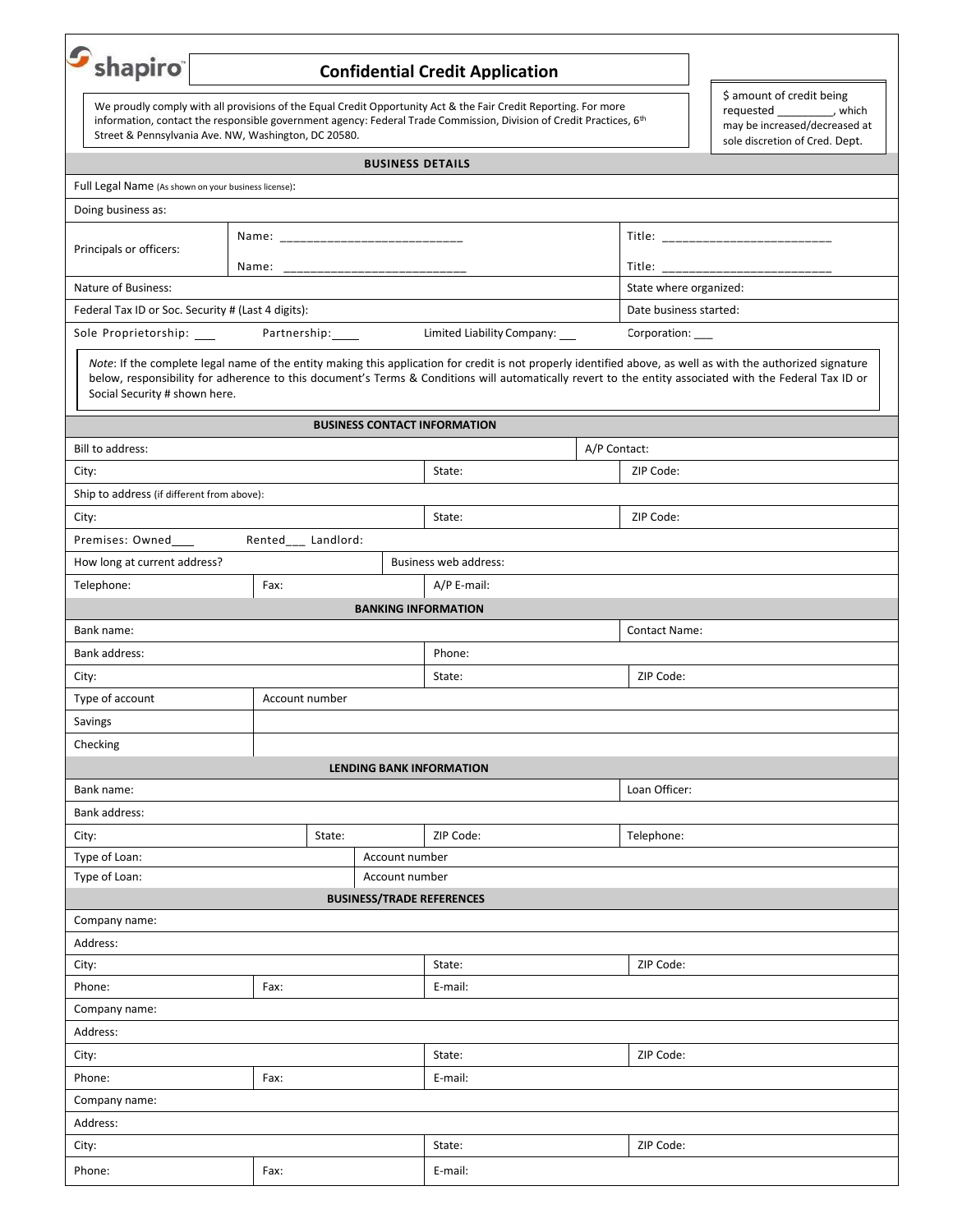|             | Does Applicant/Customer intend to pay with a credit/debit card?<br>Yes:<br>No:                                                                                                                                                                          |  |  |  |
|-------------|---------------------------------------------------------------------------------------------------------------------------------------------------------------------------------------------------------------------------------------------------------|--|--|--|
|             | If "Yes", then it is understood that, for all credit card payments, a surcharge, calculated @ 3% of the amount paid, except where                                                                                                                       |  |  |  |
|             |                                                                                                                                                                                                                                                         |  |  |  |
|             | prohibited by law.                                                                                                                                                                                                                                      |  |  |  |
|             |                                                                                                                                                                                                                                                         |  |  |  |
|             |                                                                                                                                                                                                                                                         |  |  |  |
|             |                                                                                                                                                                                                                                                         |  |  |  |
|             | Agreement                                                                                                                                                                                                                                               |  |  |  |
| 1)          | Definitions:                                                                                                                                                                                                                                            |  |  |  |
|             | "Company" shall mean Samuel Shapiro & Company, Inc., its subsidiaries, related companies, agents and/or<br>a.<br>representatives.                                                                                                                       |  |  |  |
|             | "Customer" ("Applicant", if requesting Open Account Credit) shall mean the person or entity for which the Company is<br>b.                                                                                                                              |  |  |  |
|             | rendering service, as well as its principals, agents and/or representatives, including, but limited to, shippers, importers,                                                                                                                            |  |  |  |
|             | exporters, carriers, secured parties, warehousemen, buyers and/or sellers, shipper's agents, insurers and underwriters,<br>break-bulk agents, consignees, etc. It is the Customer's responsibility to provide notice and copy(s) of this document's     |  |  |  |
|             | Terms and Conditions to all appropriate agents and/or representatives.                                                                                                                                                                                  |  |  |  |
| 2)          | Applicant certifies that all information contained in this application is true and accurate to the best of his/her                                                                                                                                      |  |  |  |
|             | knowledge, and that said person is duly authorized by law to do so.                                                                                                                                                                                     |  |  |  |
| 3)          | Applicant understands that information contained in this application/agreement is provided to induce Samuel<br>Shapiro, Inc. (Company/Creditor) to extend credit to Applicant. All credit extended will be for business                                 |  |  |  |
|             | purposes only. The agreement is extended to Company's successors, assigns, affiliated companies, divisions                                                                                                                                              |  |  |  |
| $ 4\rangle$ | or subsidiaries.<br>Applicant/Customer specifically agrees that no terms or conditions different from thos e of Company, as                                                                                                                             |  |  |  |
|             | expressed in this document and/or the document titled <b>Shapiro Terms &amp; Conditions</b> , will become part of any                                                                                                                                   |  |  |  |
|             | other sales/service agreement, purchase order, contract or any other document, unless specifically agreed to,<br>in writing, by Company.                                                                                                                |  |  |  |
| 5)          | Applicant acknowledges that Company intends to rely on this information as a basis for consideration to extend                                                                                                                                          |  |  |  |
|             | credit to Applicant. Applicant further certifies that solvency is a precondition to any service provided by                                                                                                                                             |  |  |  |
|             | Company, other than for cash or certified funds. Applicant agrees to provide, upon request, financial statements                                                                                                                                        |  |  |  |
| 6)          | for Company's review, with Company's promise to keep such information confidential.<br>If this or any other application for business credit is denied, or if a request for an increase in business credit is                                            |  |  |  |
|             | denied, Applicant has the right for a written statement of the specific reasons for the denial. To obtain this                                                                                                                                          |  |  |  |
|             | statement, Applicant must submit a written request within 60 days from the notification of the denial.                                                                                                                                                  |  |  |  |
| 7)          | Company/Creditor will then send a written statement of those reasons within 30 days of receipt.<br>Applicant agrees to be bound by the credit terms specified on this Credit Application, Company's invoices and any                                    |  |  |  |
|             | other documents Company may deliver to Applicant specifying Terms & Conditions. Unless otherwise stipulated by                                                                                                                                          |  |  |  |
|             | Company, all invoices are to be paid within 15 days from the date of the invoice, unless stated differently on that                                                                                                                                     |  |  |  |
|             | invoice.<br>Applicant agrees that Company shall have the right to charge, and Applicant shall be obligated to pay, late payment                                                                                                                         |  |  |  |
| 8)          | charges @ 2%, or the maximum allowed by law, per month to be assessed against any outstanding unpaid overdue                                                                                                                                            |  |  |  |
|             | balance. Claims arising from invoice disputes must be made within 10 working days of receipt of invoice.                                                                                                                                                |  |  |  |
| 9)          | In the event that an unpaid balance is transferred to a third-party collection agency or attorney, Applicant agrees to pay collection                                                                                                                   |  |  |  |
|             | costs, calculated at the rate of 25% of the amount placed, plus court costs, reasonable or actual attorney fees and interest @15% APR<br>(Annual Percentage Rate), or the highest rate allowed by law, unless a lower rate is agreed to by Company.     |  |  |  |
|             | 10) Applicant agrees to immediately inform Company of any material change to information provided to Company,                                                                                                                                           |  |  |  |
|             | pursuant to or with this Credit Application, including the certification of solvency.                                                                                                                                                                   |  |  |  |
|             | 11) Applicant agrees to assume responsibility for payment of all applicable sales & use taxes until that time that<br>applicant submits to Company/Creditor an appropriate exemption certificate, as determined by the governing State Statute.         |  |  |  |
|             | 12) Applicant will not withhold full payment of amounts due when disputes arise. Only the disputed portion of a past-due                                                                                                                                |  |  |  |
|             | balance may be withheld. Once any issue is resolved, Applicant agrees to immediately pay the net amount remaining, if any.                                                                                                                              |  |  |  |
|             | Company retains the right of offset for credits or refunds due to Applicant that may arise from time to time, within its sole discretion.<br>13) By submitting this application, Applicant authorizes Company to obt a in comm erc ia I cr edit reports |  |  |  |
|             | and to make inquiries into the banking and business/trade references provided with this application or                                                                                                                                                  |  |  |  |
|             | in the future.                                                                                                                                                                                                                                          |  |  |  |
|             | 14) By submitting this application, Applicant authorizes release of information to or by other Creditors pertaining to the<br>Applicant's credit experience with Company.                                                                               |  |  |  |
|             | 15) The laws of the State of Maryland will be applicable to all actions or disputes arising between the parties to this                                                                                                                                 |  |  |  |
|             | Agreement. If litigation becomes necessary, unless otherwise determined by Company in its sole discretion,                                                                                                                                              |  |  |  |
|             | personal jurisdiction and venue will be in the State of Maryland.<br>16) Applicant agrees that any electronic or facsimile signature provided with this document is governed by the                                                                     |  |  |  |
|             | Electronic Signatures in Global and National Commerce Act of 2000.                                                                                                                                                                                      |  |  |  |
|             | 17) Applicant should again refer to the document titled <b>Shapiro Terms &amp; Conditions</b> for other information, with the                                                                                                                           |  |  |  |
|             | understanding & agreement that the same authorized individual shall properly sign both documents.                                                                                                                                                       |  |  |  |
|             |                                                                                                                                                                                                                                                         |  |  |  |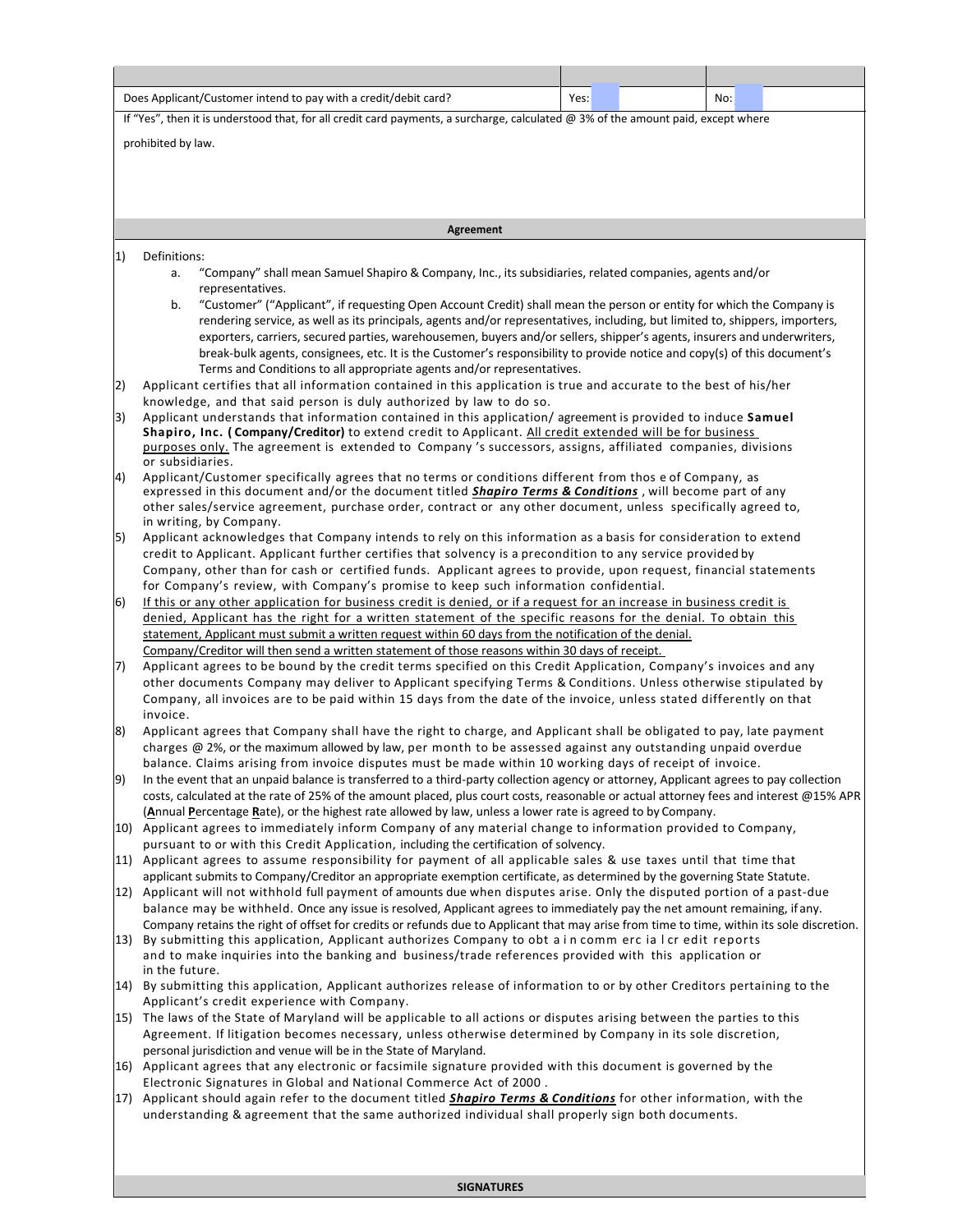| Applicant's Full Legal Name (as above):                                                                                                                                                                                       |                                                                                                                                                                                                                                                     |
|-------------------------------------------------------------------------------------------------------------------------------------------------------------------------------------------------------------------------------|-----------------------------------------------------------------------------------------------------------------------------------------------------------------------------------------------------------------------------------------------------|
| by:                                                                                                                                                                                                                           |                                                                                                                                                                                                                                                     |
| **Authorized Individual:                                                                                                                                                                                                      |                                                                                                                                                                                                                                                     |
| Title: when the control of the control of the control of the control of the control of the control of the control of the control of the control of the control of the control of the control of the control of the control of |                                                                                                                                                                                                                                                     |
|                                                                                                                                                                                                                               |                                                                                                                                                                                                                                                     |
|                                                                                                                                                                                                                               | ** Legally Authorized Signature Guide                                                                                                                                                                                                               |
| Sole Proprietorship: Only the Owner is authorized to sign.                                                                                                                                                                    |                                                                                                                                                                                                                                                     |
| <b>Partnership:</b> Any General Partner may sign.                                                                                                                                                                             |                                                                                                                                                                                                                                                     |
|                                                                                                                                                                                                                               | Corporation: Any corporate officer may sign. This includes President, Vice President, Secretary, Treasurer, Chairman of the Board,                                                                                                                  |
| as "Officers", as shown above, and, as such, may sign.                                                                                                                                                                        | as well as the following: CEO (Chief Executive Officer), CFO (Chief Financial Officer), COO (Chief Operations Officer).<br>Limited Liability Company: Any Managing Member may sign. Certain Managing Members may be designated in the LLC Agreement |

*Note*: As stated in the Agreement section above, for consistency, the same legally authorized person, as described here, should sign this form and any other similar legal document, such as the Shapiro Terms & Conditions, Power of Attorney and so on. Any questions concerning the appropriateness of a particular position's legal authority in this instance should be directed to the Shapiro Credit Department. Also, please refer to the earlier note, regarding the proper identification of the entity applying for credit.

## *Note: If Applicant's business is a Sole Proprietorship or a Partnership, please review and execute the following addendum.*

## **ADDENDUM A**

## **THE FAIR CREDIT REPORTING ACT**

Applicant acknowledges and agrees that Company and its subsidiaries, divisions and affiliates (collectively "Company") may utilize outside consumer credit reporting services to obtain information on Applicant. In the event that Applicant is/are individual(s), the signing of the Agreement shall constitute authorization under the Fair Credit and Reporting Act to Seller and its Agents to utilize consumer credit reporting agencies to provide reports on said individual(s) in order to permit Company to appropriately evaluate the extension of any business credit. This authorization will remain valid and enforceable until Applicant expressly revokes authorization in writing and serves on Company by registered or certified mail.

| Applicant: |  |
|------------|--|
|------------|--|

| Social Security # |  |
|-------------------|--|
|-------------------|--|

| (last four digits) |  |
|--------------------|--|
|--------------------|--|

Date: **\_\_\_\_\_\_\_\_\_\_\_\_\_\_\_\_\_\_\_\_\_\_\_\_\_\_**